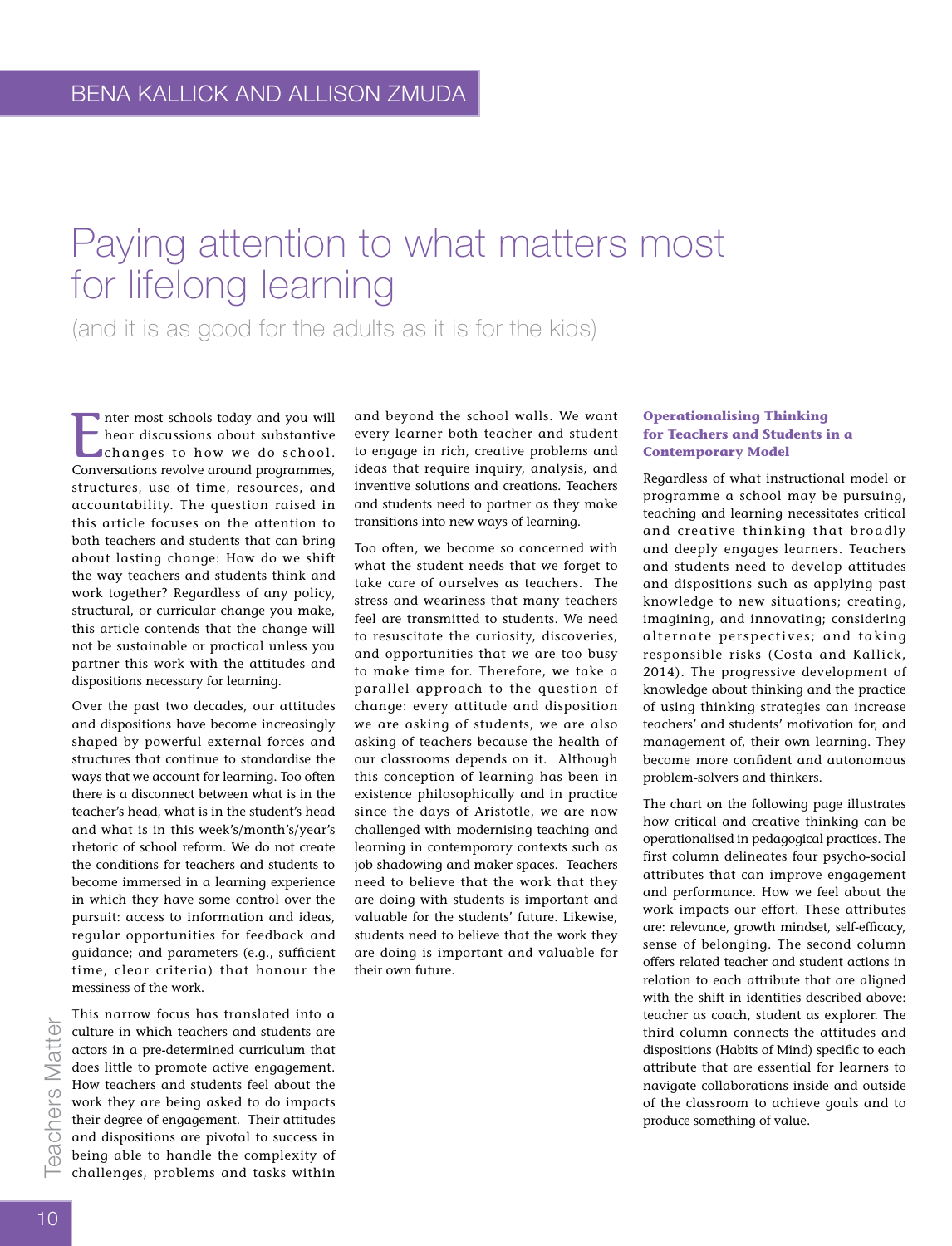| <b>Psycho-Social Attributes</b>                                                                                                                             | <b>Sample Teacher and</b><br><b>Student Actions</b>                                                                                                                                                                                                                                                                                                                                                                                                                                                 | <b>Related Habits of Mind</b>                                                                                                                            |
|-------------------------------------------------------------------------------------------------------------------------------------------------------------|-----------------------------------------------------------------------------------------------------------------------------------------------------------------------------------------------------------------------------------------------------------------------------------------------------------------------------------------------------------------------------------------------------------------------------------------------------------------------------------------------------|----------------------------------------------------------------------------------------------------------------------------------------------------------|
| Relevance: "This work has<br>value for me." The work<br>challenges me to apply my<br>understanding to complex and<br>intriguing problems.                   | Teacher explores ideas and<br>interests outside of the classroom<br>to inspire students.<br>Student immerses him or herself<br>in an idea or investigation<br>because they believe it can<br>impact others.                                                                                                                                                                                                                                                                                         | Remaining open to continuous<br>learning; Questioning and<br>problem posing; Drawing from<br>past knowledge and applying it<br>to new situations         |
| <b>Growth mindset: "My ability</b><br>and confidence grow with my<br>effort."<br>The belief that I can learn -<br>realising that I can get better.          | Teacher provides candid<br>and constructive feedback<br>to facilitate thinking and<br>development.<br>Student persists realising that<br>he/she can improve whether<br>success comes easily or proves to<br>be more elusive.                                                                                                                                                                                                                                                                        | Finding humour; persisting;<br>taking responsible risks;<br>Remaining open to continuous<br>learning; Thinking flexibly;<br>Thinking about your thinking |
| Self-efficacy: "I can succeed at<br>this."<br>Managing the learning: how I<br>plan for, act on, and monitor<br>my own progress as I am<br>learning.         | Teacher provides strategies<br>and tools for self-management<br>(e.g., organisational tools,<br>time-management tools)<br>to encourage students to<br>accomplish goals and reflect<br>upon what they are learning as<br>they progress toward goals.<br>Student manages his/her<br>learning using tools to manage<br>time, resources, and work with<br>others.<br>Student takes ownership for<br>learning plan and progress<br>monitoring.<br>Student reflects on progress<br>toward reaching goals. | Thinking about your thinking;<br>striving for accuracy; Persisting;<br>communicating with clarity and<br>precision; Managing impulsivity                 |
| Sense of belonging: "I belong<br>in this academic community."<br>How I am accepted - how I<br>fit within the community and<br>accept/celebrate differences. | Teacher sets up and ensures a<br>safe, respectful environment.<br>Teacher sets up an environment<br>that is a collaborative<br>partnership rather than a<br>hierarchy.<br>Student finds value in listening<br>to and interacting with others.<br>Student feels safe and accepted<br>to openly express ideas and<br>thinking.                                                                                                                                                                        | Thinking interdependently;<br>listening with understanding<br>and empathy; Responding with<br>wonderment and awe                                         |

Psycho-social attributes have been adapted from Farrington, A.L. et.al. (2012).